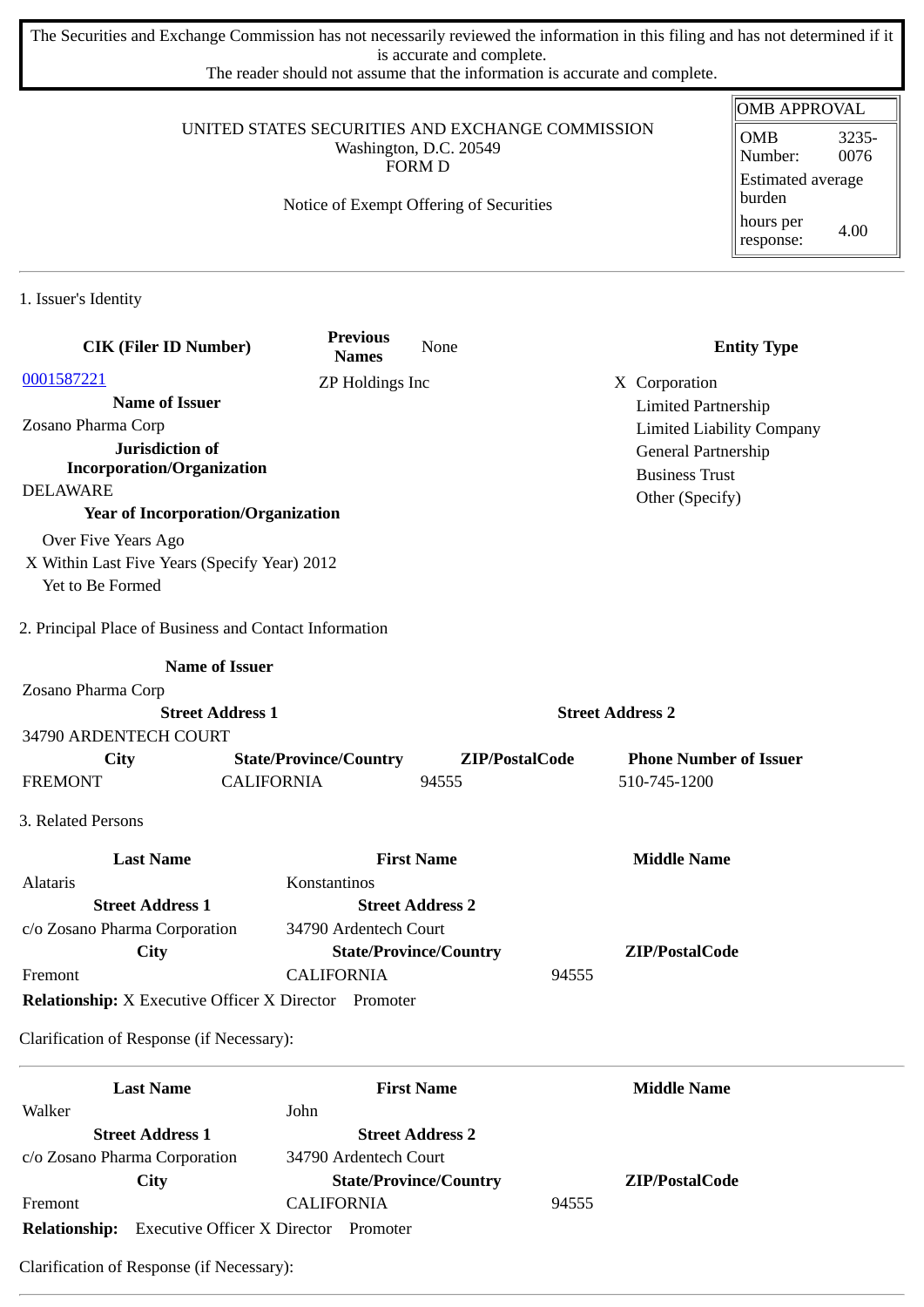| <b>Last Name</b>                                           | <b>First Name</b>                            | <b>Middle Name</b> |
|------------------------------------------------------------|----------------------------------------------|--------------------|
| Hagan                                                      | Joseph                                       | P.                 |
| <b>Street Address 1</b>                                    | <b>Street Address 2</b>                      |                    |
| c/o Zosano Pharma Corporation                              | 34790 Ardentech Court                        |                    |
| City                                                       | <b>State/Province/Country</b>                | ZIP/PostalCode     |
| Fremont                                                    | <b>CALIFORNIA</b>                            | 94555              |
| <b>Relationship:</b> Executive Officer X Director Promoter |                                              |                    |
| Clarification of Response (if Necessary):                  |                                              |                    |
| <b>Last Name</b>                                           | <b>First Name</b>                            | <b>Middle Name</b> |
| <b>Steel</b>                                               | <b>Bruce</b>                                 | D.                 |
| <b>Street Address 1</b>                                    | <b>Street Address 2</b>                      |                    |
| c/o Zosano Pharma Corporation                              | 34790 Ardentech Court                        |                    |
| City                                                       | <b>State/Province/Country</b>                | ZIP/PostalCode     |
| Fremont                                                    | <b>CALIFORNIA</b>                            | 94555              |
| <b>Relationship:</b> Executive Officer X Director Promoter |                                              |                    |
|                                                            |                                              |                    |
| Clarification of Response (if Necessary):                  |                                              |                    |
| <b>Last Name</b>                                           | <b>First Name</b>                            | <b>Middle Name</b> |
| Wilson                                                     | <b>Troy</b>                                  |                    |
| <b>Street Address 1</b>                                    | <b>Street Address 2</b>                      |                    |
| c/o Zosano Pharma Corporation                              | 34790 Ardentech Court                        |                    |
| City                                                       | <b>State/Province/Country</b>                | ZIP/PostalCode     |
| Fremont                                                    | <b>CALIFORNIA</b>                            | 94555              |
| <b>Relationship:</b> Executive Officer X Director Promoter |                                              |                    |
| Clarification of Response (if Necessary):                  |                                              |                    |
| <b>Last Name</b>                                           | <b>First Name</b>                            | <b>Middle Name</b> |
| Xanthopoulos                                               | Kleanthis                                    |                    |
| <b>Street Address 1</b>                                    | <b>Street Address 2</b>                      |                    |
| c/o Zosano Pharma Corporation                              | 34790 Ardentech Court                        |                    |
| City                                                       | <b>State/Province/Country</b>                | ZIP/PostalCode     |
| Fremont                                                    | <b>CALIFORNIA</b>                            | 94555              |
| <b>Relationship:</b>                                       | <b>Executive Officer X Director Promoter</b> |                    |
| Clarification of Response (if Necessary):                  |                                              |                    |
| <b>Last Name</b>                                           | <b>First Name</b>                            | <b>Middle Name</b> |
| Kellerman                                                  | Donald                                       |                    |
| <b>Street Address 1</b>                                    | <b>Street Address 2</b>                      |                    |
| c/o Zosano Pharma Corporation                              | 34790 Ardentech Court                        |                    |
| City                                                       | <b>State/Province/Country</b>                | ZIP/PostalCode     |
| Fremont                                                    | <b>CALIFORNIA</b>                            | 94555              |
| <b>Relationship:</b> X Executive Officer                   | Director Promoter                            |                    |
|                                                            |                                              |                    |
| Clarification of Response (if Necessary):                  |                                              |                    |
| <b>Last Name</b>                                           | <b>First Name</b>                            | <b>Middle Name</b> |
| Lewis                                                      | Haley                                        |                    |
| <b>Street Address 1</b>                                    | <b>Street Address 2</b>                      |                    |
| c/o Zosano Pharma Corporation                              | 34790 Ardentech Court                        |                    |
| City                                                       | <b>State/Province/Country</b>                | ZIP/PostalCode     |
| Fremont                                                    | <b>CALIFORNIA</b>                            | 94555              |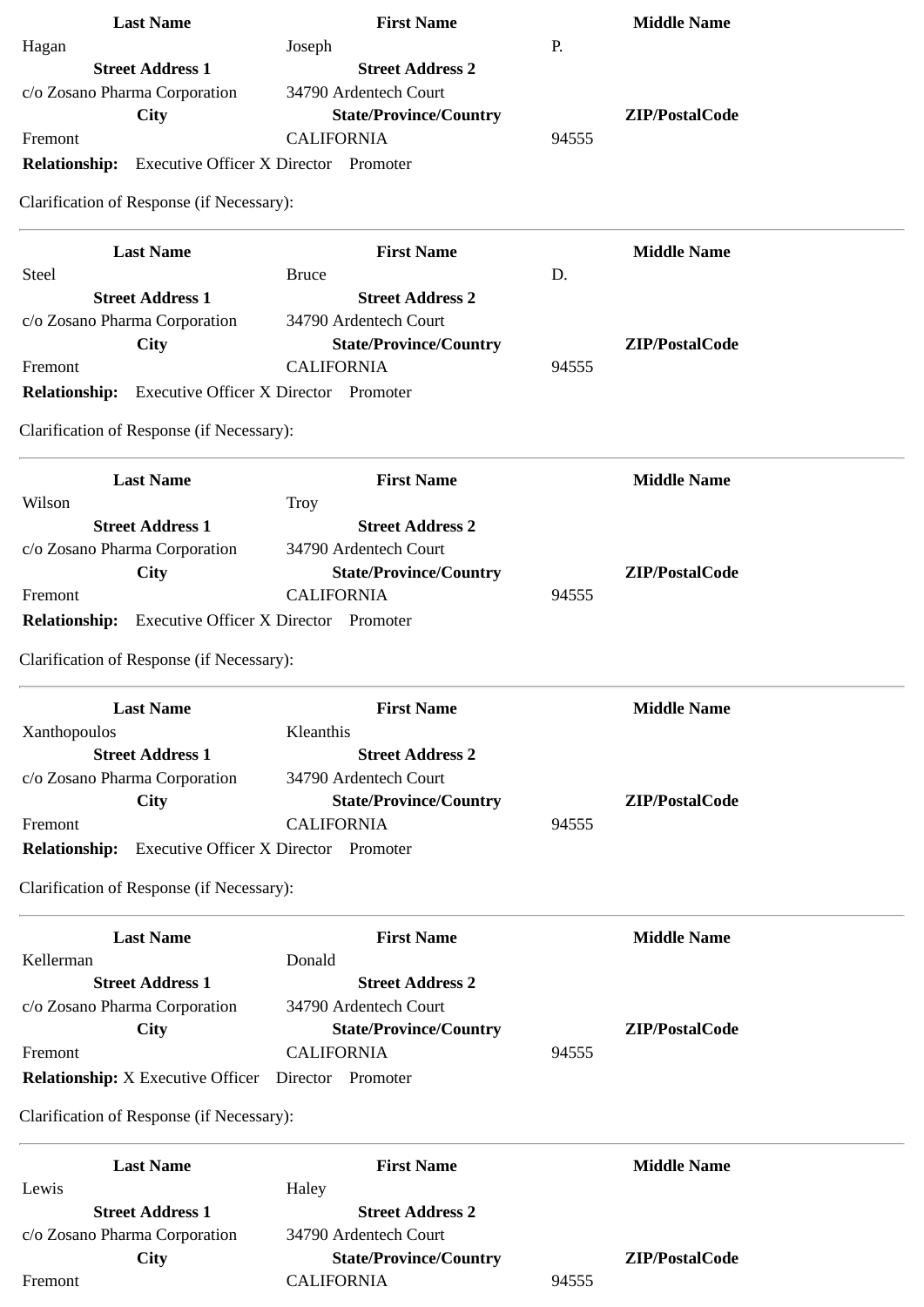# **Relationship:** X Executive Officer Director Promoter

Clarification of Response (if Necessary):

| <b>Last Name</b>                                           | <b>First Name</b>             | <b>Middle Name</b> |
|------------------------------------------------------------|-------------------------------|--------------------|
| Erbez                                                      | Georgia                       |                    |
| <b>Street Address 1</b>                                    | <b>Street Address 2</b>       |                    |
| c/o Zosano Pharma Corporation                              | 34790 Ardentech Court         |                    |
| <b>City</b>                                                | <b>State/Province/Country</b> | ZIP/PostalCode     |
| Fremont                                                    | <b>CALIFORNIA</b>             | 94555              |
| <b>Relationship:</b> X Executive Officer Director Promoter |                               |                    |
| Clarification of Response (if Necessary):                  |                               |                    |
| <b>Last Name</b>                                           | <b>First Name</b>             | <b>Middle Name</b> |
| Scharin                                                    | Eric                          |                    |
| <b>Street Address 1</b>                                    | <b>Street Address 2</b>       |                    |
| c/o Zosano Pharma Corporation                              | 34790 Ardentech Court         |                    |
| City                                                       | <b>State/Province/Country</b> | ZIP/PostalCode     |
| Fremont                                                    | <b>CALIFORNIA</b>             | 94555              |
| <b>Relationship:</b> X Executive Officer Director Promoter |                               |                    |
| Clarification of Response (if Necessary):                  |                               |                    |
| <b>Last Name</b>                                           | <b>First Name</b>             | <b>Middle Name</b> |
| Tso                                                        | Winnie                        |                    |
| <b>Street Address 1</b>                                    | <b>Street Address 2</b>       |                    |
| c/o Zosano Pharma Corporation                              | 34790 Ardentech Court         |                    |
| <b>City</b>                                                | <b>State/Province/Country</b> | ZIP/PostalCode     |
| Fremont                                                    | <b>CALIFORNIA</b>             | 94555              |
| <b>Relationship:</b> X Executive Officer Director Promoter |                               |                    |
| Clarification of Response (if Necessary):                  |                               |                    |

# 4. Industry Group

| Agriculture                             |     | <b>Health Care</b>         | Retailing                 |
|-----------------------------------------|-----|----------------------------|---------------------------|
| <b>Banking &amp; Financial Services</b> |     | Biotechnology              | Restaurants               |
| <b>Commercial Banking</b>               |     | Health Insurance           | Technology                |
| Insurance                               |     | Hospitals & Physicians     | Computers                 |
| Investing                               |     | X Pharmaceuticals          | Telecommunications        |
| <b>Investment Banking</b>               |     |                            |                           |
| Pooled Investment Fund                  |     | Other Health Care          | Other Technology          |
| Is the issuer registered as             |     | Manufacturing              | Travel                    |
| an investment company under             |     | <b>Real Estate</b>         | Airlines & Airports       |
| the Investment Company<br>Act of 1940?  |     | Commercial                 | Lodging & Conventions     |
| Yes                                     | No. | Construction               | Tourism & Travel Services |
| Other Banking & Financial Services      |     | <b>REITS &amp; Finance</b> | Other Travel              |
| <b>Business Services</b>                |     | Residential                | Other                     |
| Energy                                  |     | <b>Other Real Estate</b>   |                           |
| Coal Mining                             |     |                            |                           |
| <b>Electric Utilities</b>               |     |                            |                           |
| <b>Energy Conservation</b>              |     |                            |                           |

Environmental Services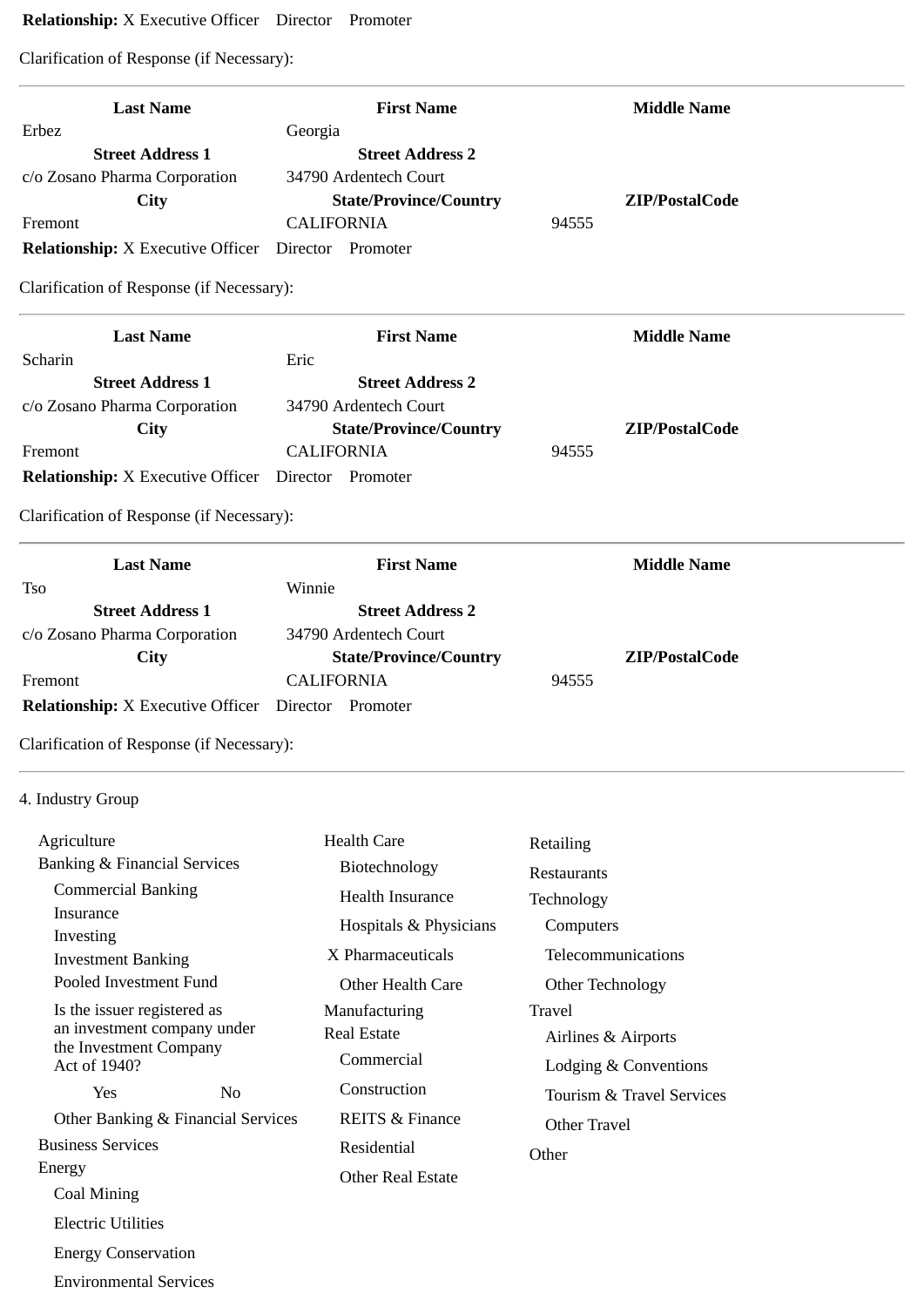### Oil & Gas

Other Energy

### 5. Issuer Size

| <b>Revenue Range</b>             | <b>OR</b> | <b>Aggregate Net Asset Value Range</b> |
|----------------------------------|-----------|----------------------------------------|
| No Revenues                      |           | No Aggregate Net Asset Value           |
| $$1 - $1,000,000$                |           | $$1 - $5,000,000$                      |
| $$1,000,001 - $5,000,000$        |           | \$5,000,001 - \$25,000,000             |
| $$5,000,001 -$<br>\$25,000,000   |           | \$25,000,001 - \$50,000,000            |
| $$25,000,001 -$<br>\$100,000,000 |           | \$50,000,001 - \$100,000,000           |
| Over \$100,000,000               |           | Over \$100,000,000                     |
| X Decline to Disclose            |           | Decline to Disclose                    |
| Not Applicable                   |           | Not Applicable                         |

6. Federal Exemption(s) and Exclusion(s) Claimed (select all that apply)

|                                                 | Investment Company Act Section 3(c) |                    |
|-------------------------------------------------|-------------------------------------|--------------------|
| Rule $504(b)(1)$ (not (i), (ii) or (iii))       | Section $3(c)(1)$                   | Section $3(c)(9)$  |
| Rule 504 (b) $(1)(i)$<br>Rule 504 (b) $(1)(ii)$ | Section $3(c)(2)$                   | Section $3(c)(10)$ |
| Rule 504 (b) $(1)(iii)$                         | Section $3(c)(3)$                   | Section $3(c)(11)$ |
| Rule 505                                        | Section $3(c)(4)$                   | Section $3(c)(12)$ |
| $X$ Rule 506(b)<br>Rule 506(c)                  | Section $3(c)(5)$                   | Section $3(c)(13)$ |
| Securities Act Section 4(a)(5)                  | Section $3(c)(6)$                   | Section $3(c)(14)$ |
|                                                 | Section $3(c)(7)$                   |                    |

## 7. Type of Filing

|           | X New Notice Date of First Sale 2016-08-19 First Sale Yet to Occur |  |
|-----------|--------------------------------------------------------------------|--|
| Amendment |                                                                    |  |

8. Duration of Offering

Does the Issuer intend this offering to last more than one year? Yes X No

9. Type(s) of Securities Offered (select all that apply)

| X Equity                                                                                      | Pooled Investment Fund Interests   |
|-----------------------------------------------------------------------------------------------|------------------------------------|
| Debt                                                                                          | Tenant-in-Common Securities        |
| X Option, Warrant or Other Right to Acquire Another Security                                  | <b>Mineral Property Securities</b> |
| X Security to be Acquired Upon Exercise of Option, Warrant or Other Right to Acquire Security | Other (describe)                   |

10. Business Combination Transaction

Is this offering being made in connection with a business combination transaction, such as is this offering being made in connection with a business combination transaction, such as  $Y$ es X No a merger, acquisition or exchange offer?

Clarification of Response (if Necessary):

11. Minimum Investment

Minimum investment accepted from any outside investor \$0 USD

12. Sales Compensation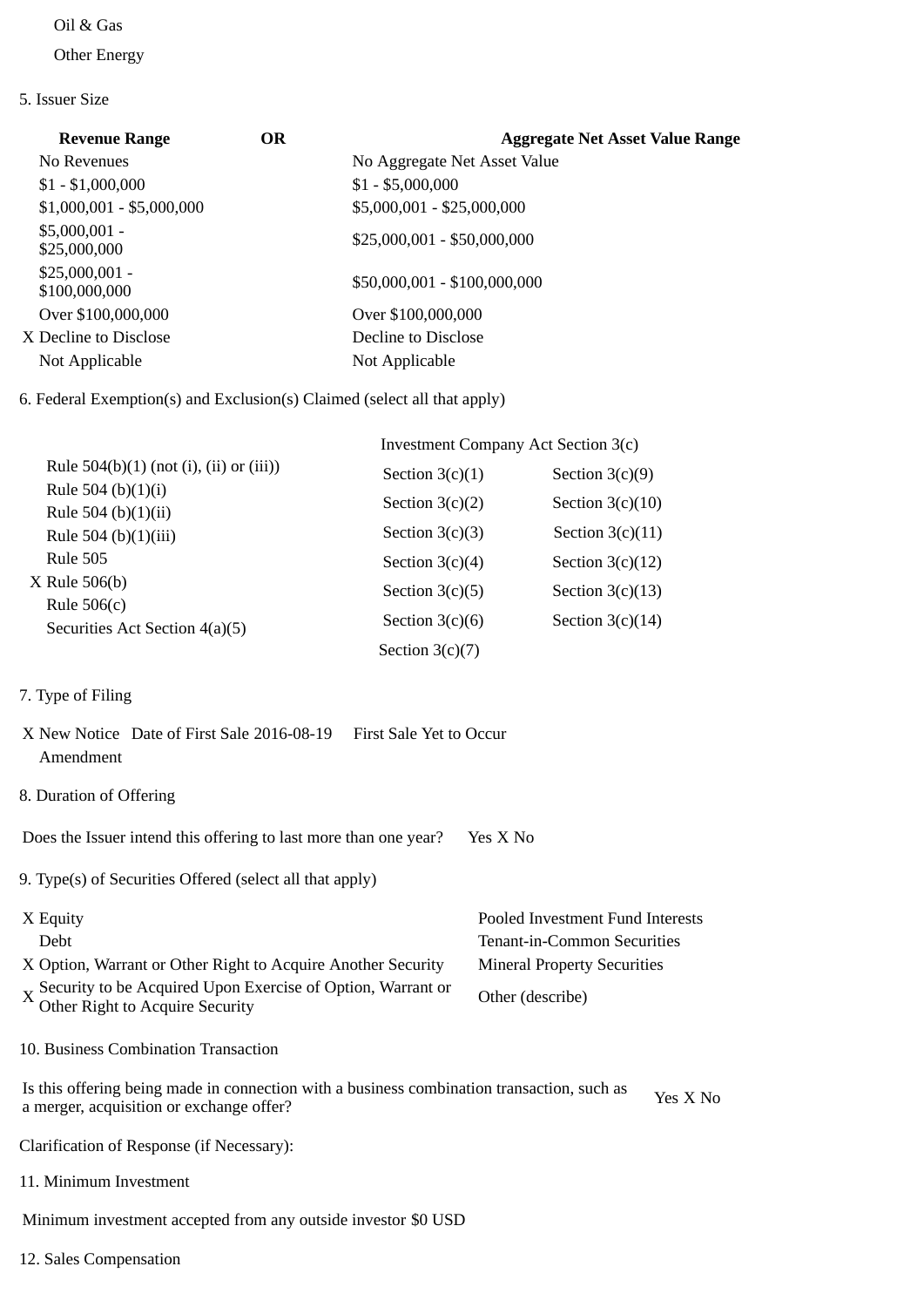| Recipient                                                                                                              | Recipient CRD Number None                       |                 |
|------------------------------------------------------------------------------------------------------------------------|-------------------------------------------------|-----------------|
| Guggenheim Securities, LLC                                                                                             | 40638                                           |                 |
| (Associated) Broker or Dealer X None                                                                                   | (Associated) Broker or Dealer CRD Number X None |                 |
| None                                                                                                                   | None                                            |                 |
| <b>Street Address 1</b>                                                                                                | <b>Street Address 2</b>                         |                 |
| 330 Madison Avenue                                                                                                     |                                                 |                 |
| City                                                                                                                   | State/Province/Country                          | ZIP/Postal Code |
| New York                                                                                                               | <b>NEW YORK</b>                                 | 10017           |
| State(s) of Solicitation (select all that apply)<br><b>All States</b><br>Check "All States" or check individual States | Foreign/non-US                                  |                 |
| <b>CALIFORNIA</b>                                                                                                      |                                                 |                 |
| FLORIDA                                                                                                                |                                                 |                 |
| <b>ILLINOIS</b>                                                                                                        |                                                 |                 |
| NEW YORK                                                                                                               |                                                 |                 |
| PENNSYLVANIA                                                                                                           |                                                 |                 |
|                                                                                                                        |                                                 |                 |
| Recipient                                                                                                              | Recipient CRD Number None                       |                 |
| Roth Capital Partners, LLC                                                                                             | 15407                                           |                 |
| (Associated) Broker or Dealer X None                                                                                   | (Associated) Broker or Dealer CRD Number X None |                 |
| None                                                                                                                   | None                                            |                 |
| <b>Street Address 1</b>                                                                                                | <b>Street Address 2</b>                         |                 |
| 888 San Clemente, Suite 400                                                                                            |                                                 |                 |
| City                                                                                                                   | State/Province/Country                          | ZIP/Postal Code |
| Newport Beach                                                                                                          | <b>CALIFORNIA</b>                               | 92660           |
| State(s) of Solicitation (select all that apply)<br><b>All States</b><br>Check "All States" or check individual States | Foreign/non-US                                  |                 |
| <b>CALIFORNIA</b>                                                                                                      |                                                 |                 |
| FLORIDA                                                                                                                |                                                 |                 |
| <b>ILLINOIS</b>                                                                                                        |                                                 |                 |
| NEW YORK                                                                                                               |                                                 |                 |
| PENNSYLVANIA                                                                                                           |                                                 |                 |

#### 13. Offering and Sales Amounts

| <b>Total Offering Amount</b> | \$7,536,000 USD or Indefinite |  |
|------------------------------|-------------------------------|--|
| <b>Total Amount Sold</b>     | \$7,536,000 USD               |  |
| Total Remaining to be Sold   | \$0 USD or Indefinite         |  |

Clarification of Response (if Necessary):

14. Investors

Select if securities in the offering have been or may be sold to persons who do not qualify as accredited investors, and enter the number of such non-accredited investors who already have invested in the offering. Regardless of whether securities in the offering have been or may be sold to persons who do not qualify as accredited investors, enter the total number of investors who already have invested in the offering:



15. Sales Commissions & Finder's Fees Expenses

Provide separately the amounts of sales commissions and finders fees expenses, if any. If the amount of an expenditure is not known, provide an estimate and check the box next to the amount.

| <b>Sales Commissions</b> | \$527,520 USD X Estimate |                  |
|--------------------------|--------------------------|------------------|
| Finders' Fees            |                          | \$0 USD Estimate |